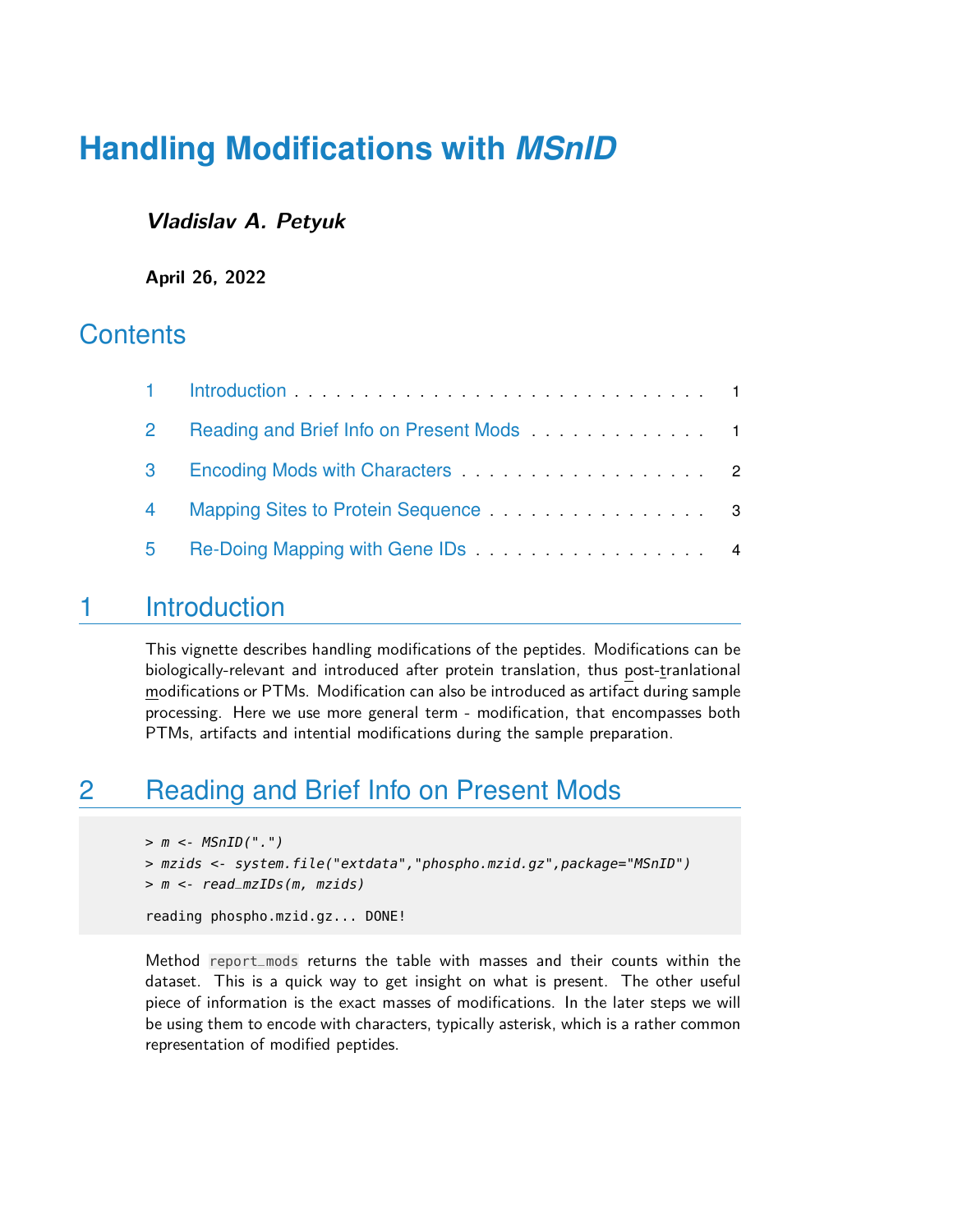> # to know the present mod masses > report\_mods(m) 229.1629 57.021463735 79.966330925 164 15 142

### <span id="page-1-0"></span>3 Encoding Mods with Characters

A common way to denote the position and type of modificaton is with a nonalhanumeric character character. E.g. X.XXXX\*XXXX.X means the modification at 4th residue. Typically it is most interest to map modifications that were dynamic in the MS/MS search. In this example TMT (229.1629) and cystein alkylation (57.021463735) are static modifications. The 79.966330925 is dynamic (that is may or maynot be present) phosphorylation.

Note, add\_mod\_symbol added peptide\_mod column.

```
> m \leq -add_mod_symbol(m, mod_mass="79.966330925", symbol="*")
> x < -psms(m) %>%
```
+ distinct(modification, peptide, peptide\_mod)

Sample of the table:

| modification                                   | peptide                 | peptide mod               |
|------------------------------------------------|-------------------------|---------------------------|
| 79.966330925<br>229.1629<br>(0),<br>(3).       | R.SRTHSTSSSLGSGESPFSR.S | R.SRT*HS*TSSSLGSGESPFSR.S |
| 79.966330925 (5)                               |                         |                           |
| 229.1629 (0), 79.966330925 (8)                 | R.ASAVSELSPR.E          | R.ASAVSELS*PR.E           |
|                                                |                         |                           |
| 229.1629 (0), 79.966330925 (1),                | R.SRSPLAIR.R            | R.S*RS*PLAIR.R            |
| 79.966330925 (3)                               |                         |                           |
|                                                |                         |                           |
| 57.021463735<br>$(8)$ .<br>$(0)$ .<br>229.1629 | R.ILPNPDECDK.V          | R.ILPNPDECDK.V            |
| 229.1629 (10)                                  |                         |                           |
| 229.1629 (0), 57.021463735 (15)                | R.NTTSDVAVVVNDEHCR.T    | R.NTTSDVAVVVNDEHCR.T      |
|                                                |                         |                           |

We can map additional modifications. Althogh typically, a given study focuses on one PTM at a time. Nonetheless:

> m <- add\_mod\_symbol(m, mod\_mass="229.1629", symbol="#") > m <- add\_mod\_symbol(m, mod\_mass="57.021463735", symbol="^")  $> x < -$  psms(m) % $>$ % + distinct(modification, peptide, peptide\_mod)

Sample of the table: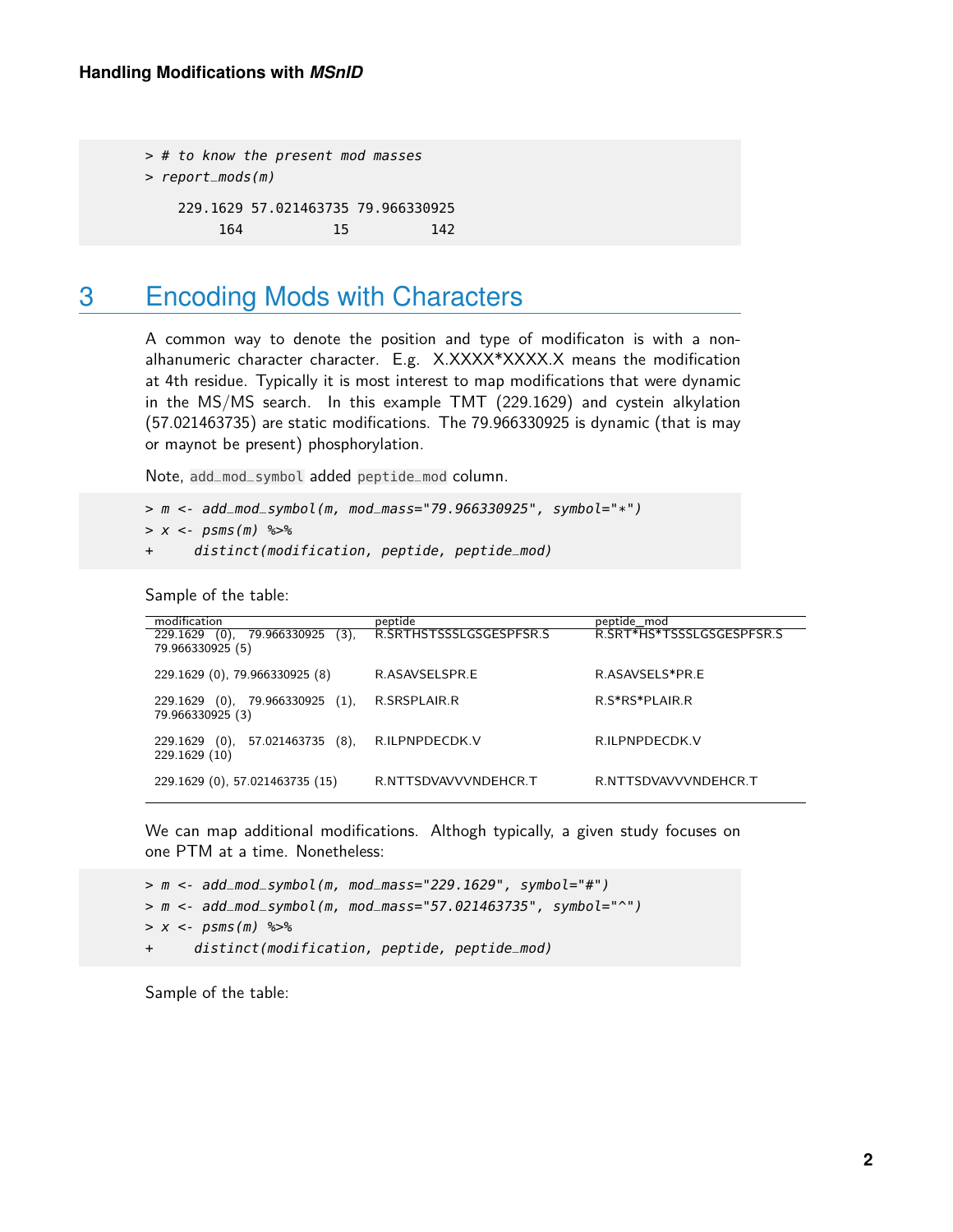| modification                                | peptide                 | peptide mod                |
|---------------------------------------------|-------------------------|----------------------------|
| 79.966330925 (3),<br>229.1629<br>$(0)$ ,    | R.SRTHSTSSSLGSGESPFSR.S | R.#SRT*HS*TSSSLGSGESPFSR.S |
| 79.966330925 (5)                            |                         |                            |
| 229.1629 (0), 79.966330925 (8)              | R.ASAVSELSPR.E          | $R$ #ASAVSELS*PR.E         |
|                                             |                         |                            |
| 79.966330925 (1),<br>(0),<br>229.1629       | R.SRSPLAIR.R            | $R.$ #S*RS*PLAIR.R         |
| 79.966330925 (3)                            |                         |                            |
| 57.021463735<br>$(8)$ .<br>229.1629<br>(0), | R.ILPNPDECDK.V          | $R$ .#ILPNPDEC^DK# V       |
| 229.1629 (10)                               |                         |                            |
|                                             |                         |                            |
| 229.1629 (0), 57.021463735 (15)             | R.NTTSDVAVVVNDEHCR.T    | R.#NTTSDVAVVVNDEHC^R.T     |
|                                             |                         |                            |

### <span id="page-2-0"></span>4 Mapping Sites to Protein Sequence

Somewhat conventional form of PTM notation (or non-synonymous mutations) is gene/protein ID followed by AA code in upper case, position in the sequence and original AA shows as low case. For example, phosphoryation of serine at position 473 of AKT1 would look like AKT1-S473s.

Besides MSnID object, the key component to mapping the modifications is the FASTA file with protein sequences.

```
> fst_path <- system.file("extdata","for_phospho.fasta.gz",package="MSnID")
> fst <- readAAStringSet(fst_path)
```
When we link accession IDs with FASTA entry names, obviously they need to be in the same format. So in this case we have to trip the names in FASTA.

> names(fst) <- sub(" $({^{\wedge}}[^{\wedge}]^*)$  .\*\$", "\1", names(fst))

The core method for mapping modification sites. The warning message it gives about extra characters in peptide sequences is about " $#$ " and " $^{\sim}$ " we used to denote TMT modification and alkylation. They are ignored during mapping.

```
> m <- map_mod_sites(m, fst,
+ accession_col = "accession",
+ peptide_mod_col = "peptide_mod",
+ mod\_char = "*",+ site_delimiter = "lower")
> x < - \text{psms}(m) %>%
   distinct(peptide_mod, SiteID)
```
<span id="page-2-1"></span>

| _peptide_mod<br>__R.#SRT*HS*TSSSLGSGESPFSR.S | SitelD                             |
|----------------------------------------------|------------------------------------|
|                                              | sp Q9UGV2 NDRG3_HUMAN-T329tS331s   |
|                                              |                                    |
| $R. # ASAVSELS*PR.E$                         | sp Q9Y2W1 TR150_HUMAN-S243s        |
|                                              |                                    |
| $R.$ #S*RS*PLAIR.R                           | sp Q9UQ35 SRRM2_HUMAN-S2044sS2046s |
|                                              |                                    |
| K. $\#NGVAAEVS*PAK\#E$                       | sp Q9BW71 HIRP3_HUMAN-S125s        |
|                                              |                                    |
| $R. \#S*GPRSAQRR.N$                          | sp P84996 ALEX_HUMAN-S593s         |
|                                              |                                    |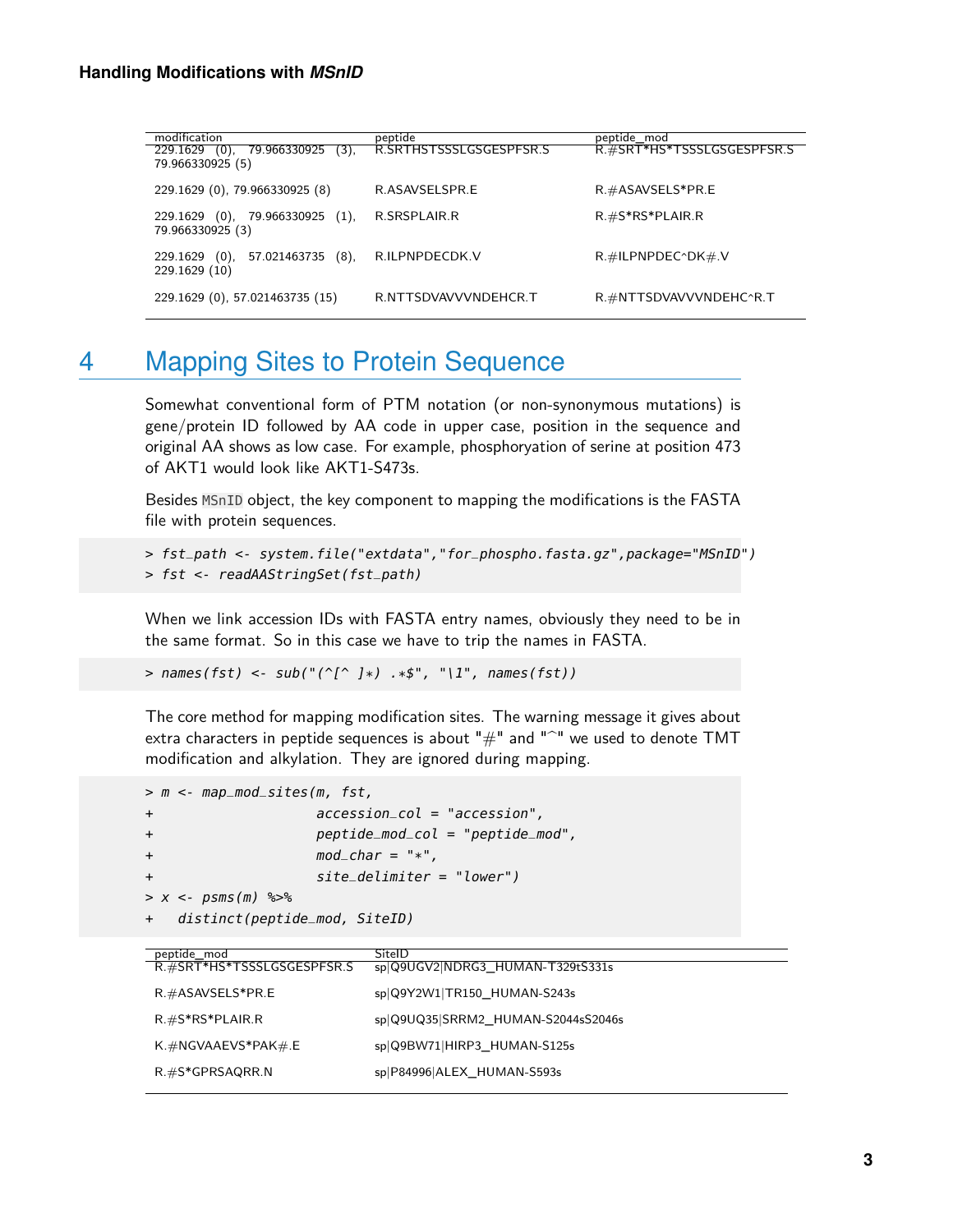### 5 Re-Doing Mapping with Gene IDs

The most commont (human readable and somewhat comprehensible) identifier of proteins and corresponding genes is gene symbol. For example, **sp|P84996|ALEX\_HUMAN** UniProt ID corresponds to **GNAS** gene symbol. In this section we'll remap UniProt IDs to gene symbols and report Site IDs in a more human readable way.

First, we'll download a table converting from one ID to another. There are multiple ways how one can get this type of table. In this example we implicitely use AnnotationHub package.

```
> conv_tab <- fetch_conversion_table("Homo sapiens", "UNIPROT", "SYMBOL")
> head(conv_tab)
```
UNIPROT SYMBOL 1 P04217 A1BG 2 V9HWD8 A1BG 3 P01023 A2M 5 P18440 NAT1 6 Q400J6 NAT1 7 F5H5R8 NAT1

Re-mapping accessions from IDs indicated in the first columns of the conv\_tab to the second. The accessions in the MSnID object may not be in exactly in the same form as in the database used to fetch conv\_tab conversion table. Thus, there is the extraction\_pttrn argument. It extracts the first matching group "\\1" as the proper ID. There are three suggested extraction patterns for UniProt, RefSeq and ENSEMBL. In case the accession is more complicated than that, user can provide a custom extraction pattern.

```
> head(accessions(m))
```

```
[1] "sp|Q9UGV2|NDRG3_HUMAN" "sp|O75533|SF3B1_HUMAN" "sp|Q13442|HAP28_HUMAN"
[4] "sp|O15075|DCLK1_HUMAN" "sp|Q9Y2W1|TR150_HUMAN" "sp|O76094|SRP72_HUMAN"
> m < - remap_accessions(m, conv_tab, extraction_pttrn = "\\|([^|-]+)(-\\d+)?\\|")
> head(accessions(m))
[1] "NDRG3" "SF3B1" "PDAP1" "DCLK1" "THRAP3" "SRP72"
```
Since we updated the accessions in the MSnID object, we need to provide FASTA file with corresponding entry names if we want to map the PTM sites. If such FASTA file isn't readily available, which is very likely if the MSnID object accessions converted

```
to gene symbols. Entry names can be updated using the same conversion table.
```

```
> fst_path <- system.file("extdata","for_phospho.fasta.gz",package="MSnID")
> fst_path_2 <- remap_fasta_entry_names(fst_path, conv_tab, "\\\([') - ] +)(-\\d+)?\\\")
> library(Biostrings)
```

```
> readAAStringSet(fst_path)
```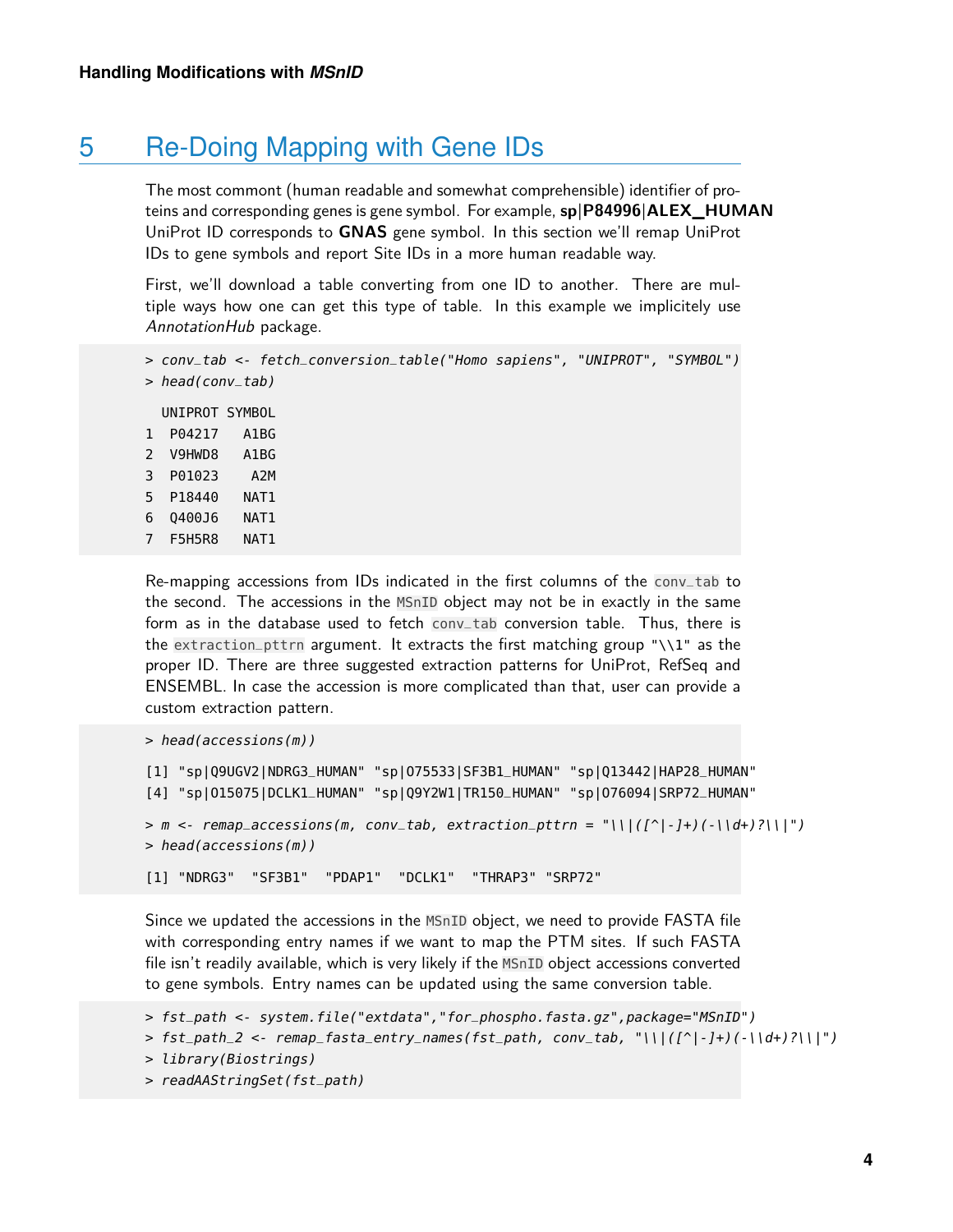```
AAStringSet object of length 45:
      width seq names and the sequence of the sequence of the sequence of the sequence of the sequence of the sequence of the sequence of the sequence of the sequence of the sequence of the sequence of the sequence of the sequen
 [1] 715 MSSPKRSSKPSMSLAPSGSSMPT...DATTSKATLPGERSSSSSSKLA sp|B3KS81|SRRM5_H...
 [2] 740 MSFGRDMELEHFDERDKAQRYSR...NSESEDYSPSSSETVRSPNSPF sp|015075|DCLK1_H...
 [3] 508 MTQTLKYASRVFHRVRWAPELGA...VRPKTRTVLVPERSINLQFLDR sp|O15528|CP27B_H...
 [4] 247 MDAFTRFTNQTQGRDRLFRATQY...GLVSSIAGMITVAYPQMKLKTR sp|O75192|PX11A_H...
 [5] 1304 MAKIAKTHEDIEAQIREIQGKKA...HYPRIYNDDKNTYIRYELDYIL sp|075533|SF3B1_H...
 ... ... ...
[41] 2752 MYNGIGLPTPRGSGTNGYVQRNL...SHKRRRETPSPRPMRHRSSRSP sp|Q9UQ35|SRRM2_H...
[42] 1087 MTTESGSDSESKPDQEAEPQEAA...DMSVTKVVVHKETEITPEDGED sp|Q9Y2J2|E41L3_H...
[43] 955 MSKTNKSKSGSRSSRSRSASRSR...IEDDESGTENREEKDNIQPTTE sp|Q9Y2W1|TR150_H...
[44] 1467 MSDESASGSDPDLDPDVELEDAE...EVGFSSNDDEDKDDDVIEVTGK sp|Q9Y4B4|ARIP4_H...
[45] 313 MSDLLLLGLIGGLTLLLLLTLLA...GTEPLGTTKWLWEPTAPEKGKE sp|Q9Y6I9|TX264_H...
> readAAStringSet(fst_path_2)
AAStringSet object of length 45:
      width seq names and the sequence of the sequence of the sequence of the sequence of the sequence of the sequence of the sequence of the sequence of the sequence of the sequence of the sequence of the sequence of the sequen
 [1] 1439 MASSETEIRWAEPGLGKGPQRRR...QMRSSLSADLRQAHSLRGSCLF AKNA
 [2] 1491 MNGVAFCLVGIPPRPEPRPPQLP...DTGSLQSQPPRRSAASRLHQCL ARHGAP23
 [3] 3046 MRGRRGRPPKQPAAPAAERCAPA...VQKLKGFKASRSHNNKLQSTAS BPTF
 [4] 1249 MSSMWSEYTIGGVKIYFPYKAYP...EIEIKNFKPSPSKNKGMFPGFK BRIP1
 [5] 619 MAAAPPLSKAEYLKRYLSGADAG...FARLASKKAVEELAYKWSVEDM BUD13
 ... ... ...
[41] 313 MSDLLLLGLIGGLTLLLLLTLLA...GTEPLGTTKWLWEPTAPEKGKE TEX264
[42] 955 MSKTNKSKSGSRSSRSRSASRSR...IEDDESGTENREEKDNIQPTTE THRAP3
[43] 843 MDKENSDVSAAPADLKISNISVQ...PGVYTRVSNFVPWIHKYVPSLL TMPRSS7
[44] 979 MSPLKIHGPIRIRSMQTGITKWK...LETEKNSQSLSTEVGKTTRQAL USP37
[45] 241 MNSGRPETMENLPALYTIFQGEV...SKDSKAAKKKKKKKKKKKKKHKE ZCCHC17
```
Now we can execute the same remapping, but using gene symbols as protein IDs.

```
> fst <- readAAStringSet(fst_path_2)
> m <- map_mod_sites(m, fst,
+ accession_col = "accession",
+ peptide_mod_col = "peptide_mod",
mod\_char = "*",+ site_delimiter = "lower")
> x < - psms(m) %>%
+ distinct(peptide_mod, SiteID)
```